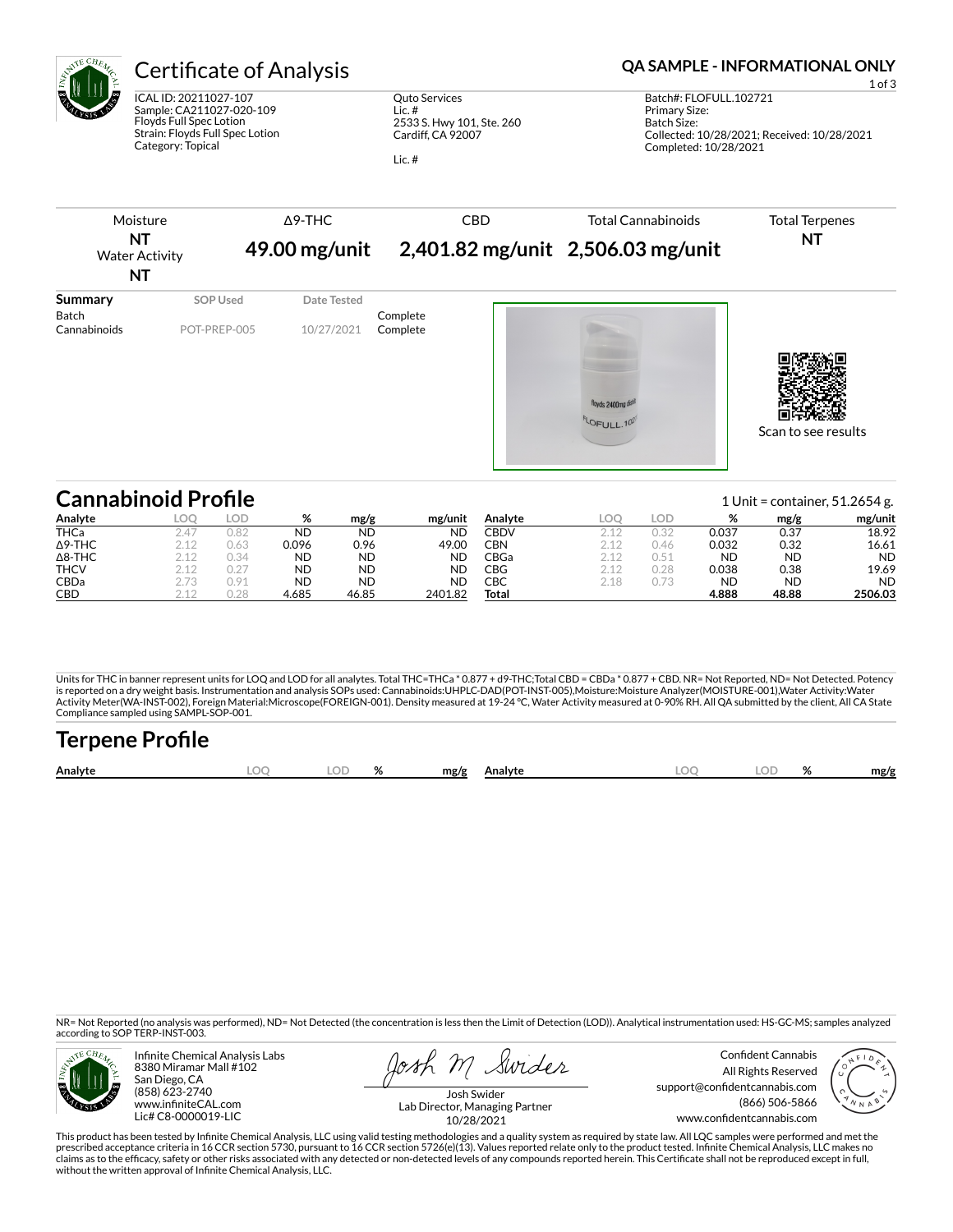# **Certificate of Analysis <b>Certificate of Analysis QA SAMPLE - INFORMATIONAL ONLY**

ICAL ID: 20211027-107 Sample: CA211027-020-109 Floyds Full Spec Lotion Strain: Floyds Full Spec Lotion Category: Topical

Quto Services Lic. # 2533 S. Hwy 101, Ste. 260 Cardiff, CA 92007

Lic. #

2 of 3 Batch#: FLOFULL.102721 Primary Size: Batch Size: Collected: 10/28/2021; Received: 10/28/2021 Completed: 10/28/2021

#### **Residual Solvent Analysis**

| Category 1 | ΩC<br>. <i>.</i> | Limit<br>ا ت | <b>Status</b> | Category | LOC | - - | Limit. | Status | Category 2 | LOD. | ∟imi† | status |
|------------|------------------|--------------|---------------|----------|-----|-----|--------|--------|------------|------|-------|--------|
|            |                  |              |               |          |     |     |        |        |            |      |       |        |

NR= Not Reported (no analysis was performed), ND= Not Detected (the concentration is less then the Limit of Detection (LOD)). Analytical instrumentation used: HS-GC-MS; samples analyzed according to SOP RS-INST-003.

### **Heavy Metal Screening**

| and all of<br>эc<br>∽<br>$\tilde{}$ | <b>LOD</b> | Limit | -<br>Status |
|-------------------------------------|------------|-------|-------------|
|                                     |            |       |             |

NR= Not Reported (no analysis was performed), ND= Not Detected (the concentration is less then the Limit of Detection (LOD)). Analytical instrumentation used: ICP-MS; samples analyzed according to SOP HM-INST-003.

### **Microbiological Screening**

**Result Status** 

ND=Not Detected. Analytical instrumentation used:qPCR; samples analyzed according to SOP MICRO-INST-001.



Infinite Chemical Analysis Labs 8380 Miramar Mall #102 San Diego, CA (858) 623-2740 www.infiniteCAL.com Lic# C8-0000019-LIC

Swider

Confident Cannabis All Rights Reserved support@confidentcannabis.com (866) 506-5866 www.confidentcannabis.com



Josh Swider Lab Director, Managing Partner 10/28/2021

This product has been tested by Infinite Chemical Analysis, LLC using valid testing methodologies and a quality system as required by state law. All LQC samples were performed and met the prescribed acceptance criteria in 16 CCR section 5730, pursuant to 16 CCR section 5726(e)(13). Values reported relate only to the product tested. Infinite Chemical Analysis, LLC makes no<br>claims as to the efficacy, safety o without the written approval of Infinite Chemical Analysis, LLC.